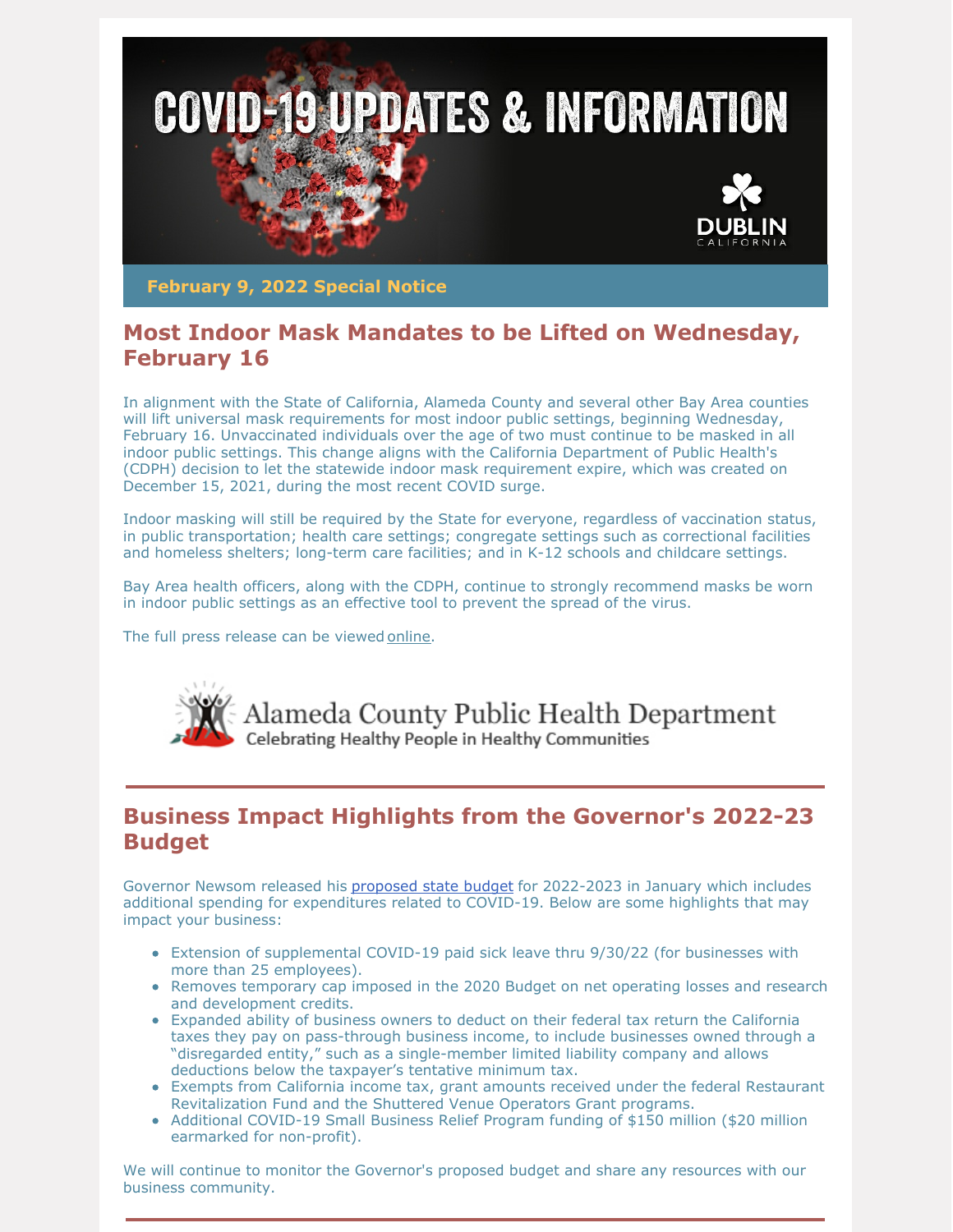## **Small Business Administration & Business Forward Launch "Small Business Digital Alliance"**



The SBA and Business Forward, Inc., a nonprofit organization working with small business leaders in support of policies promoting America's economic competitiveness, announced the launch of the **Small Business** Digital Alliance (SBDA). A joint [public-privat](https://www.smallbusinessdigitalalliance.com/)e co-sponsorship, the SBDA will connect small businesses with critical tech resources to start and expand their e-commerce business to scale for success. The new initiative will also feature a series of free briefings and trainings to help small businesses access and utilize these digital tools to reach new markets, find diverse talent, improve operations, and raise capital.

The full press release can be viewed [online](https://www.smallbusinessdigitalalliance.com/_files/ugd/86970e_6d00ab17c2954f0eb09d01262792d358.pdf).

## **UC Berkeley Webinar for Creating and Implementing COVID-19 Protection Plans**

UC Berkeley's Labor [Occupational](https://lohp.berkeley.edu/) Health Program is providing free online webinars for employers to help create or improve COVID-19 Prevention Plans. This course is specifically designed for managers and supervisors working in the grocery, restaurant, retail, construction, and other industries where employees commonly come in contact with the public which puts them at higher risk for COVID exposure.



UNIVERSITY OF CALIFORNIA, BERKELEY

This interactive course will be conducted virtually via Zoom and will focus on the protections necessary for protecting employees from COVID-19 that are required by OSHA and Cal/OSHA. Although these classes will be held via Zoom, they will be interactive classes where participants get the chance to work on activities and interact with each other. Available dates and times include:

- March 3, 1:00-4:00 p.m.
- April 7, 1:00-4:00 p.m.

If you are interested in attending this webinar, please visit the [registration](https://lohp.berkeley.edu/developing-and-implementing-an-effective-covid-19-infectious-disease-prevention-program-for-your-business/) page. For questions or more information, please email [mmp1998@berkeley.edu](mailto:mmp1998@berkeley.edu).

#### **California Business Comeback Guide**



The California Governor's Office of Business and Economic Development has published the January 2022 edition of the California Business Comeback Guide, intended to help businesses and for-profit entities identify relevant new and existing state funding resources for recovery and success. Download the guide [here](https://static.business.ca.gov/wp-content/uploads/2021/12/GO-Biz-California-Comeback-Guide-1-13.pdf).

For more information, please visit the Governor's Office of Business and Economic Development [website](https://business.ca.gov/).

## **We Are Here for You**

The City of Dublin appreciates our business community and remains committed to being your source for reliable and accessible information and resources.

For COVID-19 information and resources for the business community, visit our Business Impacts [webpage](https://dublin.ca.gov/2177/COVID-19-Business-Impacts).